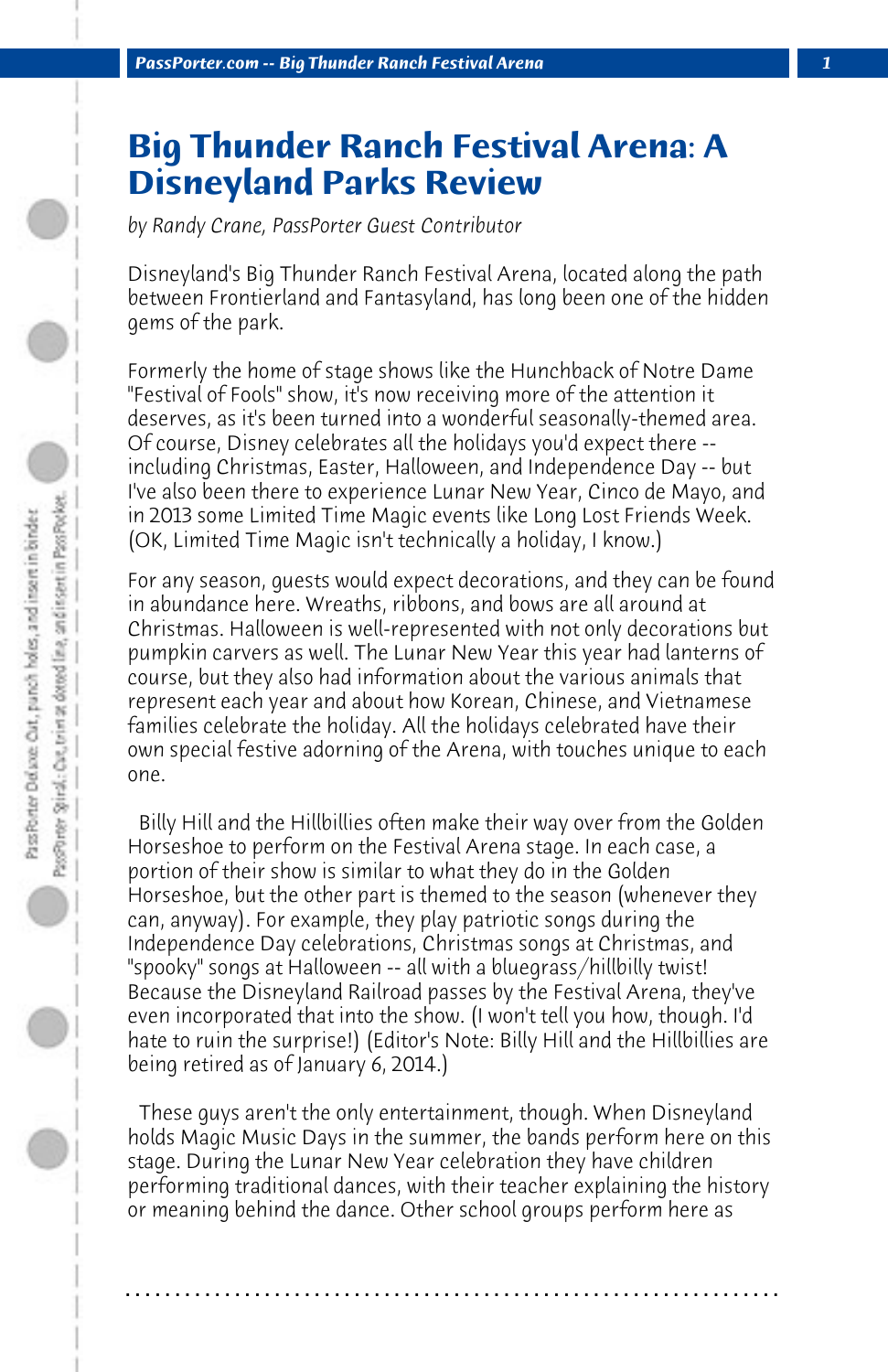well.

So far this may all sound very passive, and some of it is, but other activities in this area are far from it, and they can be summarized with two words: characters and games.

 Mickey and Minnie (and friends) can frequently be found here, always dressed in keeping with the celebration -- red, white, & blue outfits for Independence Day, wintery apparel for Christmas, Halloween costumes for that time of year, and Hispanic and Asian attire for those events. You generally won't find these characters in these clothes anywhere else, so if you want a unique photo with Mickey, Minnie, Donald, Goofy, Daisy, Chip and Dale, and others including the Country Bears, the Three Caballeros, Mushu & Mulan, Disney villains, and more, this is the perfect spot! Even better, since this area is still not usually as busy as the more traditional character greeting locations, you can anticipate shorter waits and longer interactions.

 And speaking of interactions, that leads well into the games, because I've seen Donald wait in line to do a bean bag toss, the Country Bears play tag with young guests, and Minnie Mouse learn to twirl a rope like a cowgirl. All of these games and crafts have been out for kids and adults to participate in (at no extra cost), and the waits for them are very short, if there is a wait at all. They've also had supplies for decorating paper Halloween masks, and for coloring.

 The coloring exemplifies more than anything else what makes this area special. During the Christmas season last year, my wife and I ate lunch at one of the tables in this area. While we were eating, Mickey came over to greet us, and sat with us for a couple of minutes. Then he got up and went over to a table to color a picture. When I finished eating, I went over to color a picture myself, and joined Dale, who was happily drawing a Christmas tree.

 We colored together for several minutes, and "talked" (I talked, he gestured and communicated through the character attendant) about his favorite thing about Christmas, whether Clarice and Gadget know about each other, hat colors I should use for my picture, and the details of what he was drawing. Meanwhile, Big Al (from the Country Bears) kept dumping the crayons out on the table and blaming Dale for it. It was unlike any experience I've ever had with a character. When it was time for them to all go backstage, Dale finished up his picture, wrote his name on it, and gave it to me. I carry that picture in my camera bag even now.

 Now, the Big Thunder Ranch Festival Arena is more popular today

**. . . . . . . . . . . . . . . . . . . . . . . . . . . . . . . . . . . . . . . . . . . . . . . . . . . . . . . . . . . . . . . . . .**